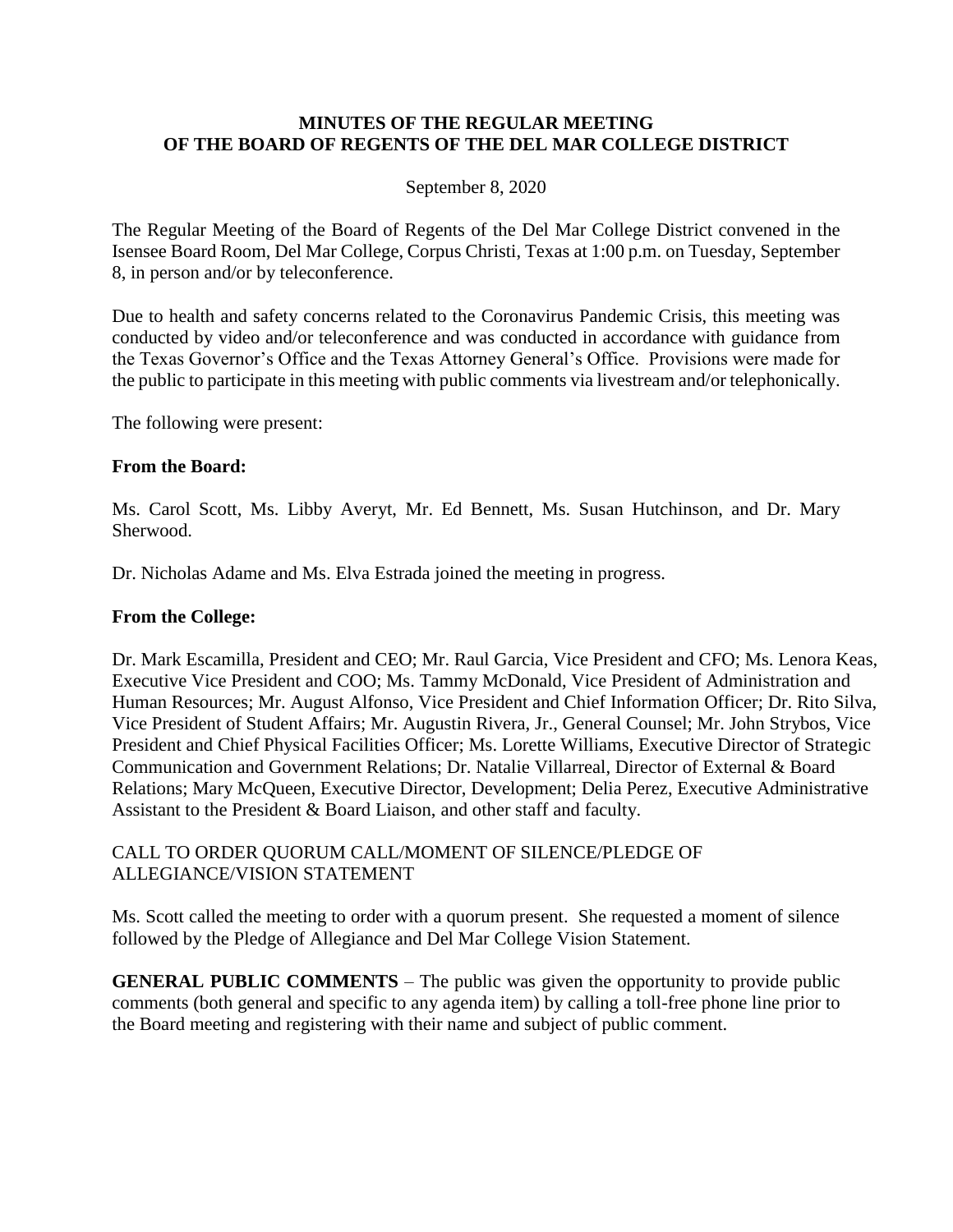Mr. John Valls: Introduced himself and provided public comments regarding Bohemian Colony and regarding introduction of TIRZ #5.

# **RECOGNITIONS ..............................................................................................Dr. Jonda Halcomb**

• Dr. Lucy James, 2020 Aileen Creighton Recipient *(Goal 3: Academic Preparedness and Student Learning)*

Dr. Escamilla provided opening comments. Dr. Jonda Halcomb introduced Dr. Lucy James, Professor of American Sign Language and Interpreting in the Communications, Language and Reading Department. Dr. James is the  $19<sup>th</sup>$  faculty member to receive the 2020 Aileen Creighton award in teaching excellence. Dr. James' portfolio highlighted over sixteen years of teaching which includes serving on several College committees, presiding as the current Chair of the Board for Deaf & Hard of Hearing Center of Corpus Christi, and has served eleven years as a Rater for the Advanced Medical Interpreting Certification Exam.

• Melissa Rollins, 2019-2020 Exempt Circle of Pride Recipient *(Goal 4: Learning Environments)*

Dr. Halcomb introduced Melissa Rollins as the 2019-2020 Exempt Council Circle of Pride recipient. Ms. Rollins is the Retention Case Manager with the College's Retention Services Department. Ms. Rollins provided help to complete the faculty credentials report of the SACSCOC reaffirmation process which involved the audit of over 600 faculty files. Ms. Rollins was recognized for going above and beyond the scope of her responsibilities and duties of her job.

• Dr. Robert Hatherill, named recipient of U.S. Presidential Award in Excellence in Science, Mathematics and Engineering Mentoring *(Goal 3: Academic Preparedness and Student Learning)*

Dr. Halcomb recognized Dr. Robert Hatherill as the recipient of the U.S. Presidential Award in Excellence in Science, Mathematics and Engineering Mentoring which recognizes exceptional mentoring by individuals of groups underrepresented in STEM sectors. Dr. Hatherill is only one of two recipients in the state of Texas and one of thirteen awarded in the country.

# **STUDENT SUCCESS REPORT ..............................................................................Dr. Rito Silva**

\_\_\_\_\_\_\_\_\_\_\_\_\_\_\_\_\_\_\_\_\_\_\_\_\_\_\_\_\_\_\_\_\_\_\_\_\_\_\_\_\_\_\_\_\_\_\_\_\_\_\_\_\_\_\_\_\_\_\_\_\_\_\_\_\_\_\_\_\_\_\_\_\_\_\_\_\_\_\_\_\_\_\_\_\_

• Project SENDA *(Goal 1: Completion)*

Dr. Escamilla provided introductory remarks. Dr. Silva proceeded with his presentation and stated that Del Mar College was awarded a 5-year grant in the amount of \$2,855,218 in September 2019 for the Title V Program Project SENDA (Student Engaged in Direct Advising).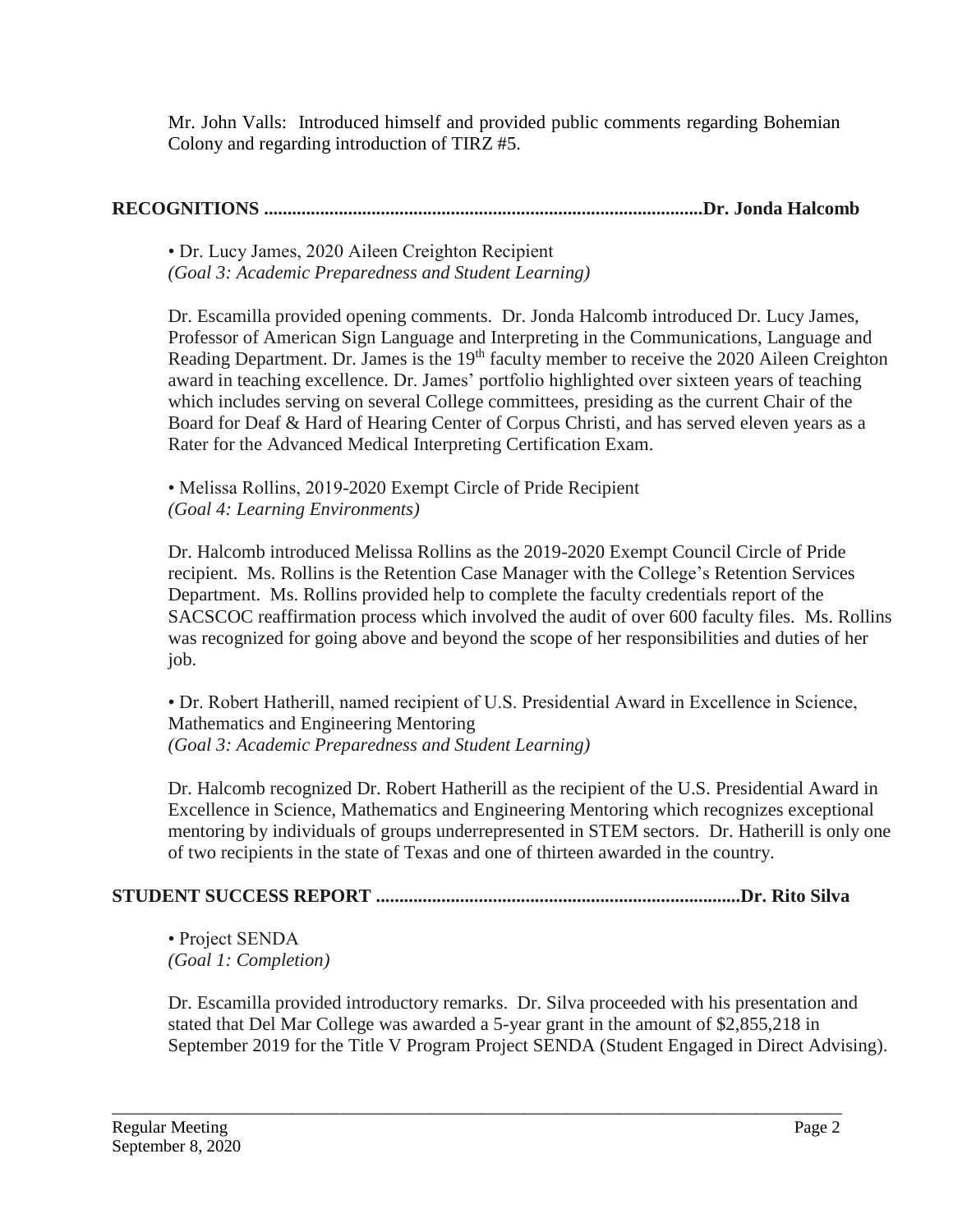The objectives for Project SENDA included: Uniform advising training for faculty; Decrease time and hours to degree; Increase completion; Financial literacy; and Increase transfer rate.

Dr. Silva reviewed the accomplishments of Project SENDA the College has achieved and stated that the first-year target number of 25 for faculty advising training was surpassed with 36 faculty members and 16 staff members completing training. The "We Care" initiative contacted over 3,000 students from April 1, 2020 to July 31, 2020. Also, two embedded advisors were hired in the first year with one more to be hired in the second year and an additional advisor to be added in the third year. Project SENDA's External Evaluator, David Trujillo, provided favorable comments for the Project and how Del Mar College was implementing its objective.

## **COLLEGE PRESIDENT'S REPORT ............................................................Dr. Mark Escamilla**

• College Update Relating to COVID-19 *(Goal 4: Learning Environments)*

Dr. Escamilla provided an update relating to the College's Covid-19 status. Dr. Escamilla stated that Del Mar College continues to operate under Phase II under the Return to Campus Plan. The College remains closed to the public with designated areas open on a limited basis for instruction and testing and most employees are working remotely. Employees and students allowed on campus must follow strict campus safety protocols. The health and safety of everyone on campus continues to be the foremost priority. For the Fall semester, a majority of classes are being delivered online with some offered in a hybrid fashion as well as some face-to-face formats for those skills-based classes and labs. Fall semester enrollment was offered online and via Viking virtual assistance which offered help with registrar, admissions, advising, financial aid, veterans affairs, and the business office and cashier. Del Mar College staff members assisted over 1,800 students. The preliminary uncertified number for the Fall 2020 semester is approximately 11,200 students. The lower number is attributed to students having to assist their own children with school, financial limits, and COVID-19 health concerns. Additional 8-week option courses are available and are being offered to Del Mar students hoping they will return and continue their education.

## **STAFF REPORTS:**

• Tax Abatement Yearly Overview .........................................................Ms. Lenora Keas *(Goal 6: Financial Effectiveness and Affordability)*

\_\_\_\_\_\_\_\_\_\_\_\_\_\_\_\_\_\_\_\_\_\_\_\_\_\_\_\_\_\_\_\_\_\_\_\_\_\_\_\_\_\_\_\_\_\_\_\_\_\_\_\_\_\_\_\_\_\_\_\_\_\_\_\_\_\_\_\_\_\_\_\_\_\_\_\_\_\_\_\_\_\_\_\_\_

Ms. Lenora Keas introduced Mike Culbertson, Chief Operations Officer with Corpus Christi Regional Economic Development Corporation (CCREDC). Mr. Culbertson began his presentation which included information regarding who CCREDC provides compliance reviews for and information regarding compliance procedures including: •Review all of the requirements from the Agreements; •Use standard documents to test compliance such as IRS forms 941 & 940, audited financials, and TWC reports; •Review all of the company's assertions; and Report on findings to Del Mar College President.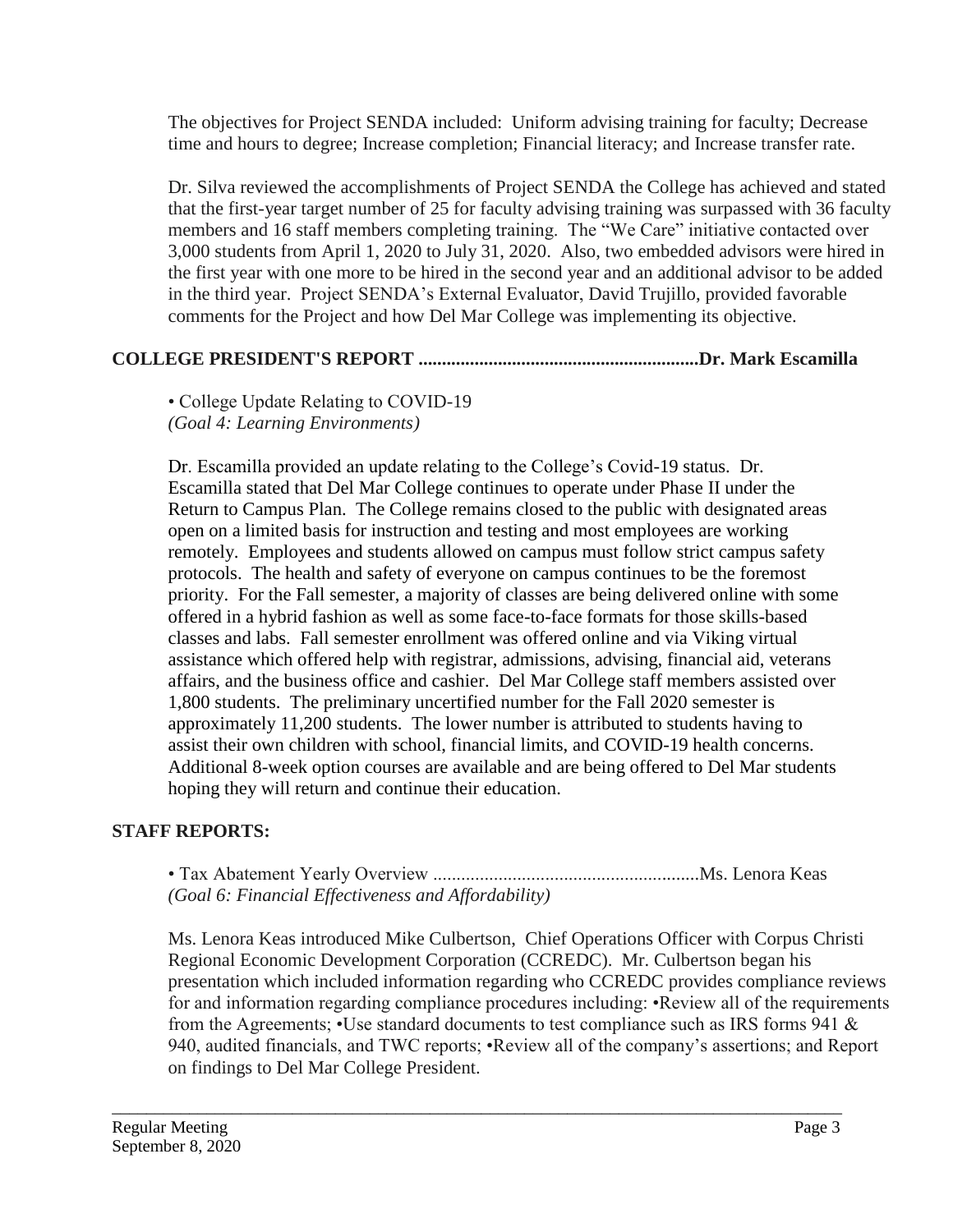Mr. Culbertson reviewed the existing Tax Abatement Agreements for Del Mar College with M&G, voestalpine, and EPIC Y-Grade. Castleton was bought out by Schlumberger and this agreement never moved forward.

Mr. Culbertson discussed the Agreement numbers regarding Topaz now known as Talen Energy (2008), M&G Resins (2014), voestalpine Docks (2015), and EPIC Y-Grade (2017). Topaz was rebuilding two CP&L power plants which have been completed. Talen Energy invested \$900M up from \$630.0M. voestalpine Docks were going to invest \$56.0M but the final investment was \$67.0M and their construction has been completed. EPIC Y-Grade has completed construction and are about to start production and has invested \$200.0M. Mr. Culbertson stated that Net of Incentives is taxes without investment. Over a 10-year period, Talen Energy taxes without investments is \$61,080, M&G Resins taxes without investments is \$48,964, EPIC Y-Grade taxes without investments is \$29,045 which totals \$139,089.00. Taxes with investments over a tenyear period for Talen Energy with investments is \$11,299,357.00, M&G Resins with investments is \$14,119,347.00, voestalpine Docks with investments is \$1,235,176.00, EPIC Y-Grade with investments is \$3,687,093.00 for a total of \$30,340,975.00.

M&G Resins went bankrupt and was bought by Alpek, Indorama, and Far Eastern Investment entered into an asset purchase and was renamed to Corpus Christi Polymers. Because of Covid-19, they have not mobilized and are waiting for the next phase.

• Draft Tax Abatement Policy Discussion ...............................................Ms. Lenora Keas *(Goal 6: Financial Effectiveness and Affordability)*

Ms. Lenora Keas stated that she and Mr. Rivera, General Counsel, have been working on a proposed Tax Abatement Policy with Mr. David Mendez and Mr. Manuel Mendez of the Bickerstaff Law Firm. Ms. Keas gave background information regarding the Tax Abatement Policy and discussed the following highlights that include but are not limited to:

•**Minimum Criteria** which includes criteria regarding qualifying area; scope, term and amount of abatement; and economic criteria;

•**Application Contents** which includes basic information; general description of improvements proposed in abatement area; education benefit; other benefits to District taxpayers; payments in lieu of tax; reimbursement of district fees and expenses; application's compliance with minimum criteria; and agreement;

•**Agreement** which includes percent of value to be abated each year; commencement date and the termination date of Abatement; and size of investment and average number of jobs involved for the period of Abatement.

•**Sunset Provision** which states that the guidelines and criteria are effective as of the date of adoption and will remain in force for two years, and also includes a time for Reinvestment Zones and Agreements will be reviewed to determine achievement of goals.

Ms. Keas stated that under the policy, the College would receive an application, an analysis of the application would be done by the administration and then the administration would make a presentation to the Board for review and decision making.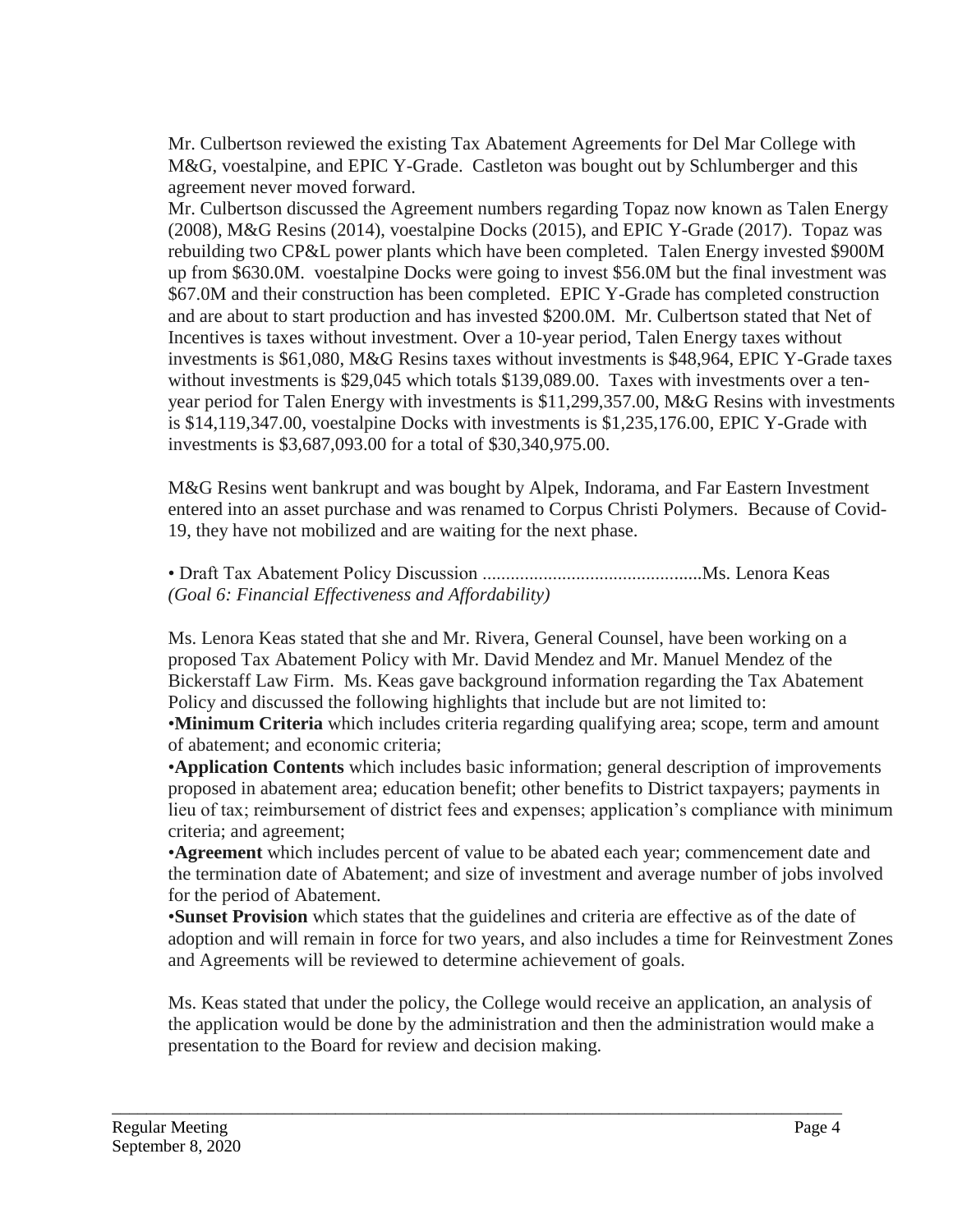Ms. Keas stated that at this point in time, the College does not have a policy regarding Abatement Requests and is therefore presenting the draft Tax Abatement Policy for review, the processing to be further discussed and decided at another Board meeting.

Ms. Keas responded to questions from the Board.

### **PENDING BUSINESS:**

Status Report on Requested Information *(Goal 5: Workforce Development, Community Partnerships, and Advocacy)*

Chair Scott reviewed the list of pending business.

### **CONSENT AGENDA**

### **CONSENT MOTIONS:** *(At this point the Board will vote on all motions not removed for individual consideration.)*

### **ITEMS FOR DISCUSSION AND POSSIBLE ACTION:**

- 1. Approval of Minutes: Called Meeting, August 3, 2020 Regular Board Meeting, August 11, 2020 *(Goal 5: Workforce Development, Community Partnerships, and Advocacy)*
- 2. Acceptance of Investments for August 2020 *(Goal 6: Financial Effectiveness and Affordability)*
- 3. Acceptance of Financials for July 2020 *(Goal 6: Financial Effectiveness and Affordability)*

Regent Estrada made a motion to approve the Consent Agenda items. Regent Sherwood seconded the motion. There was no further discussion from the Board. A show of hands vote was taken, and the motion passed unanimously, 7-0 amongst Regents present, with Regents Adame, Averyt, Bennett, Estrada, Hutchinson, Scott, and Sherwood in favor.

## **REGULAR AGENDA**

\_\_\_\_\_\_\_\_\_\_\_\_\_\_\_\_\_\_\_\_\_\_\_\_\_\_\_\_\_\_\_\_\_\_\_\_\_\_\_\_\_\_\_\_\_\_\_\_\_\_\_\_\_\_\_\_\_\_\_\_\_\_\_\_\_\_\_\_\_\_\_\_\_\_\_\_\_\_\_\_\_\_\_\_\_

**4. Discussion and possible action relating to Change Order for the South Campus project to fund the installation of the Trellis for the Main Building .................Mr. John Strybos** *(Goal 4: Learning Environments and Goal 6: Financial Effectiveness and Affordability)*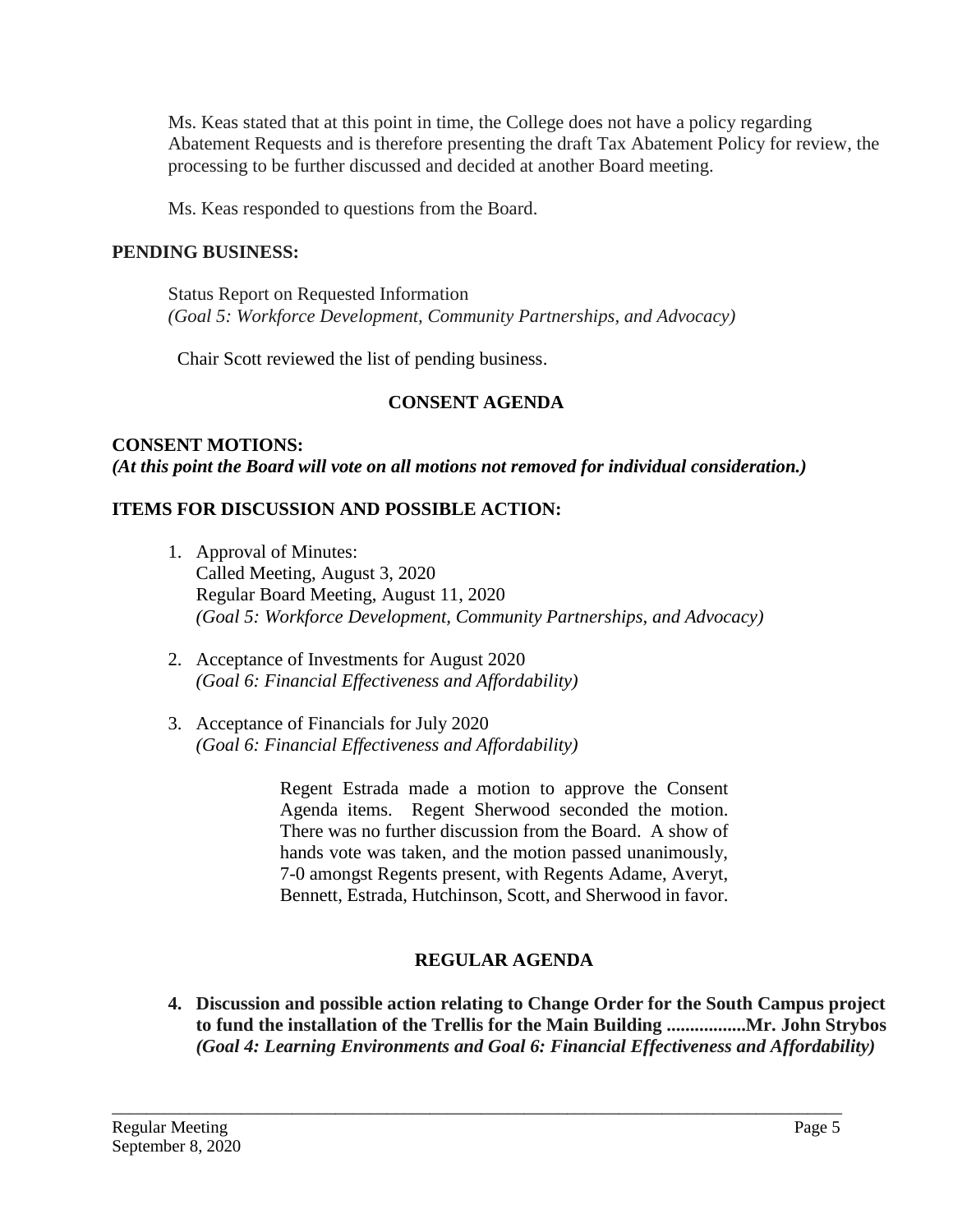Dr. Escamilla made introductory remarks. Mr. Strybos began by providing an update regarding the South Campus project and presented information regarding the Change Order for the South Campus project to fund the installation of the Trellis for the Main Building. The Trellis addition to the Main Building is an architectural enhancement that will improve the outdoor learning environment for the campus. The ability to effectively and efficiently make use of the outdoor spaces has become increasingly important in the current COVID-19 conditions. In 2016, to keep the South Campus Project within budget, the Trellis was removed.

The purpose of the change orders is (1) To reduce the contract amount for the Central Plant by \$62,802 from a current contract amount of \$9,250,000 to \$9,184.780. The purpose of this change order is to recognize project cost savings; and (2) To increase the contract amount or the Main, STEM, Culinary Arts and Site by \$876,936 from a current contract amount of \$106,742.488 to \$107,619,424. The purpose of this change order is to fund the change in scope of work to add the Trellis to the project. The \$876,936 Change Order increase is funded from \$62,802 cost savings from the Central Plant Project and \$814,134 of Bond Interest income. Through July 31, 2020 the 2016 bonds have earned \$2,932,833 in interest income.

Mr. Strybos, Mr. Raul Garcia and Dr. Escamilla responded to questions from the Board of Regents.

> Regent Sherwood made a motion to approve the Change Order proposed. Regent Hutchinson seconded the motion. There was no further discussion from the Board. A roll call vote was taken, and the motion passed unanimously, 7-0 amongst Regents present, with Regents Adame, Averyt, Bennett, Estrada, Hutchinson, Scott, and Sherwood in favor.

## **5. Discussion and possible action related to RFQ #2019-20 for Architectural and Engineering Services to support various Del Mar College projects......Mr. John Strybos** *(Goal 4: Learning Environments and Goal 6: Financial Effectiveness and Affordability)*

Mr. Strybos began his presentation by stating that approximately 62% of the 2014 Bond Projects have been completed. The remaining 38% of the Projects have not started design. Mr. Strybos gave an overview of projects involved in the 2014 Bond that included status, current budget, and preliminary schedule.

Mr. Strybos discussed the 2014 Bond Projects next steps which include: 1) Use Indefinite Delivery Indefinite Quantity (IDIQ) Request for Qualifications (RFQ) Number 2019-20 "For Architectural and Engineering Services to Support Various Del Mar College Projects" to identify project architects and engineers; and 2) Upon completion of the construction documents, solicit competitive sealed proposal (CSP) for the construction of the projects.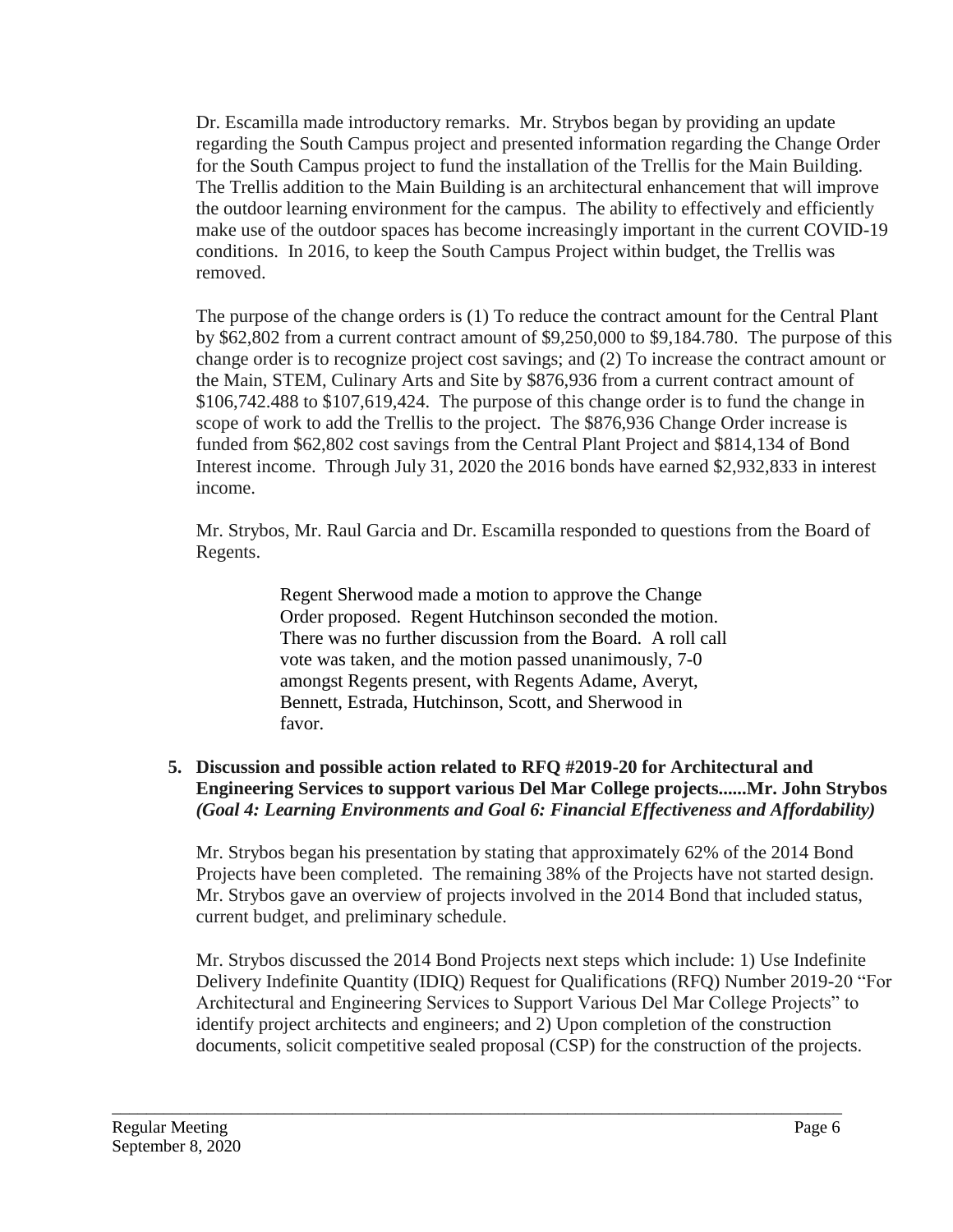Additional 2014 Bond Projects next steps include: 1) Finalize space programming reports for renovation projects; 2) Complete definition of scope work for other projects; 3) Begin design work; 4) Advertise for asbestos abatement services; and 5) Advertise for building demolition.

| <b>Prime Consultant</b>                                            | <b>Service</b>                                                    | <b>Project</b>                                                                                                                                      |
|--------------------------------------------------------------------|-------------------------------------------------------------------|-----------------------------------------------------------------------------------------------------------------------------------------------------|
| <b>Amtech Solutions</b>                                            | <b>Building Envelope and Roofs Reroofing Projects</b>             |                                                                                                                                                     |
| <b>WKMC</b> Architects                                             | Architecture                                                      | <b>Reroofing Projects</b>                                                                                                                           |
| <b>Facility Programming</b>                                        | Space Programming,<br>Demographic Studies                         | To Be Determined                                                                                                                                    |
| Gignac Architects and<br>LNV with NRG<br>Engineering               | Architecture and Engineering                                      | <b>Memorial Classroom Building</b><br><b>Renovation</b> ; Harvin Student<br><b>Center Renovation; General</b><br><b>Purpose Building Renovation</b> |
| <b>Pfluger Architects with</b><br>Gignac Landscape<br>Architecture | Architecture and Engineering East and West Campus Edge            |                                                                                                                                                     |
| <b>Richter Architects</b>                                          | Architecture and Engineering Heldenfels Renovation                |                                                                                                                                                     |
| Rock Engineering and<br>Testing                                    | GeoTech and Construction<br><b>Materials Testing</b>              | To Be Determined                                                                                                                                    |
| <b>Stridde Callins</b>                                             | Mechanical and Electrical<br>Engineering                          | To Be Determined                                                                                                                                    |
| Terracon                                                           | GeoTech, Construction<br>Materials Testing,<br><b>Assessments</b> | To Be Determined                                                                                                                                    |
|                                                                    | Turner/Ramirez Architects Architecture and Engineering            | White Library Renovation, Fine<br><b>Arts Renovation</b>                                                                                            |
| <b>Urban Engineering</b>                                           | Civil Engineering                                                 | To Be Determined                                                                                                                                    |

Mr. Strybos reviewed the following list of recommended firms for different projects below:

Regent Adame made a motion to adopt the selection of consultants as recommended by staff. Regent Estrada seconded the motion. There was no further discussion from the Board. A roll call vote was taken, and the motion passed unanimously, 7-0 amongst Regents present, with Regents Adame, Averyt, Bennett, Estrada, Hutchinson, Scott, and Sherwood in favor.

**6. Discussion and possible action: Draft language for discussion and direction to include in Internal Audit Services RFQ..........................................................Ms. Tammy McDonald** *(Goal 6: Financial Effectiveness and Affordability)*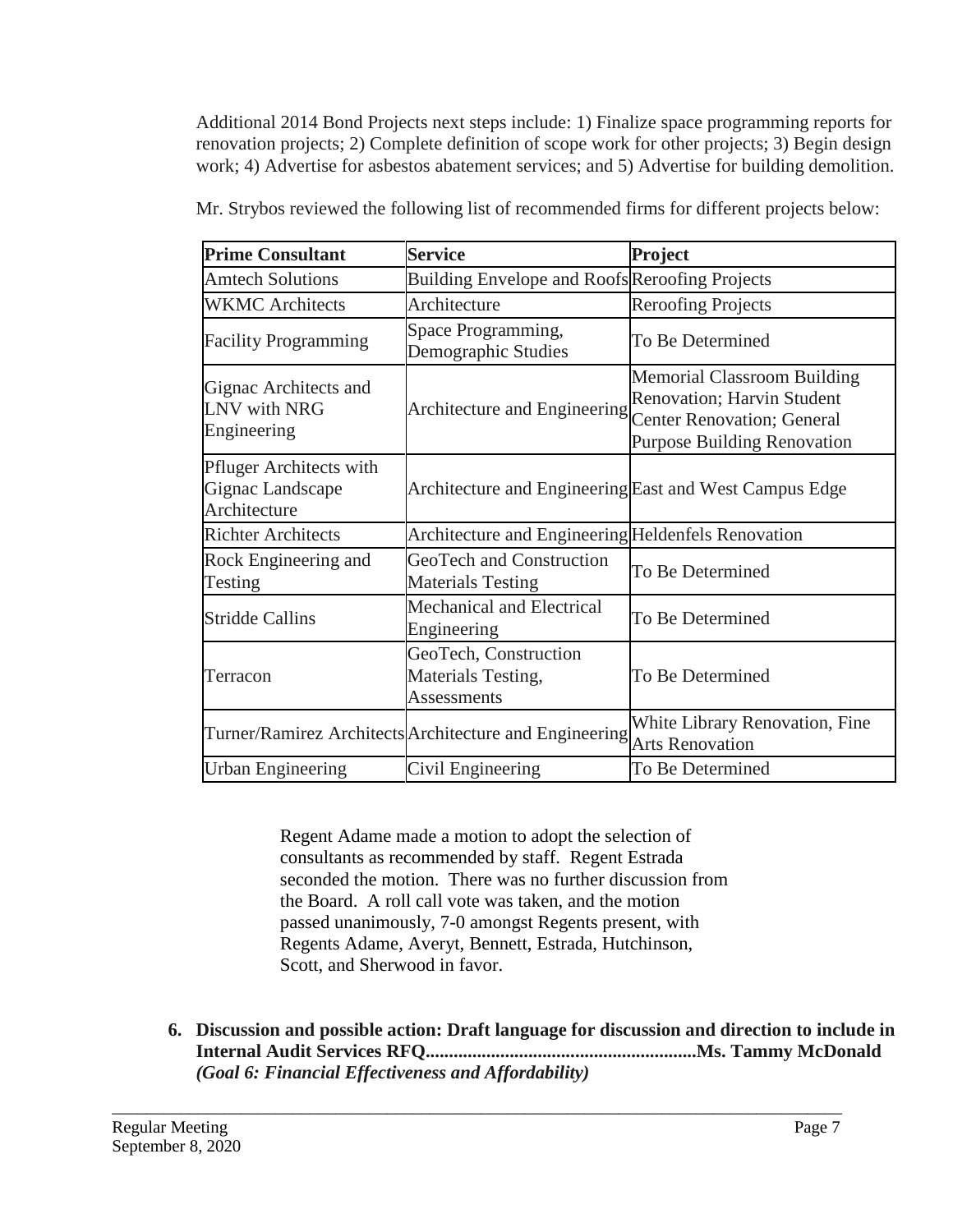Ms. McDonald provided background stating the current engagement agreement for internal audit services was initiated in July 2015 and set to expire February 28, 2021 with no additional renewal options available per original terms of the 2015 RFQ. The College is in the process of developing a Request for Qualification (RFQ) to continue internal audit services.

The internal audit service provider has a reporting line to both the President/CEO and the Board of Regents. Staff is seeking input and direction from the Board for the RFQ content in the following areas: service overview, scope of work, evaluation & criteria, and term of engagement.

Ms. McDonald provided examples of draft language for the Board's review and discussion to be included in the final RFQ. The final RFQ is anticipated to be released by mid-October.

Ms. McDonald and Dr. Escamilla responded to questions from the Board of Regents.

Regent Averyt made a motion to authorize staff to develop the final RFP based on feedback provided today and to solicit responses to that RFQ in a timely fashion. Regent Bennett seconded the motion. There was no further discussion from the Board. A roll call vote was taken, and the motion passed unanimously, 7-0 amongst Regents present, with Regents Adame, Averyt, Bennett, Estrada, Hutchinson, Scott, and Sherwood in favor.

**7. Discussion and possible action related to TIRZ #2 (Packery Channel) Board Appointment.................................................................................Ms. Carol Scott** *(Goal 5: Workforce Development; Community Partnerships, and Advocacy)*

Chair Scott discussed the Board appointment to TIRZ #2 (Packery Channel) which was left vacant after Regent Rivas' passing. Chair Scott asked Dr. Mary Sherwood if she would serve the remainder of that term until a new District 4 Representative is elected.

Regent Estrada made a motion to appoint Dr. Mary Sherwood as the Board of Regents Representative to the TIRZ #2 Packery Channel Board. Regent Hutchinson seconded the motion. There was no further discussion from the Board. A show of hands vote was taken, and the motion passed unanimously, 7-0 amongst Regents present, with Regents Adame, Averyt, Bennett, Estrada, Hutchinson, Scott, and Sherwood in favor.

At 2:48 p.m., the Chair announced the Board was going into Closed Session pursuant to: